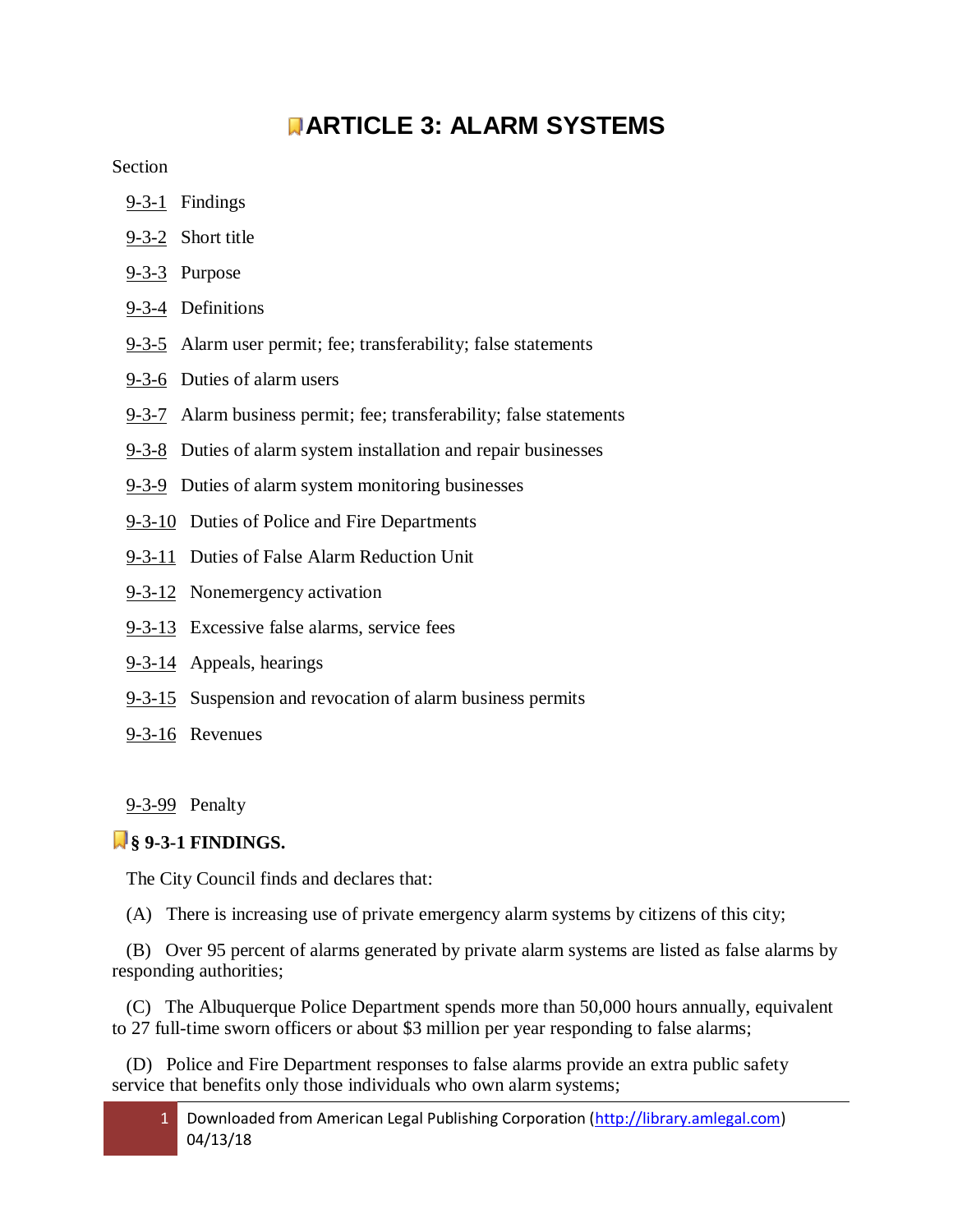(E) Alarm users and the general public are harmed by excessive numbers of false alarms, because excessive false alarms divert Public Safety Officers from other potentially critical duties and constitute a nuisance that must be abated;

 (F) Fees to reimburse the City for the costs of responding to excessive false alarms are justified because these false alarms divert limited public safety resources;

 (G) The Fire Department recognizes the value of fire and medical alarms and will respond accordingly to investigate, suppress fire propagation, address life safety issues, and provide medical treatment to fulfill the needs of the public; however, these services are not used effectively when fire personnel must respond to locations with excessive numbers of false alarms;

 (H) Businesses with excessive false fire alarms are subject to reinspection of their fire suppression, fire alarm system and facilities by the Fire Marshal's Office;

 (I) Certain records are necessary to locate the persons in control of a property when the police have been notified by an alarm of an actual burglary or other emergency and need access to the property or when an audible alarm system is malfunctioning so as to cause a nuisance to the neighbors and other persons in the proximity of the alarm;

 (J) Fees and fines may not be sufficient inducement for alarm system installation and repair businesses and alarm system monitoring businesses to comply with this Ordinance; therefore, alarm system installation and repair businesses and alarm system monitoring businesses that engage in a pattern of violations under this Ordinance should be subject to suspension and revocation of their alarm business permits.

(Ord. 8-2003)

## **§ 9-3-2 SHORT TITLE.**

This Ordinance shall be known as and may be cited as the "Albuquerque Alarm System Ordinance."

(Ord. 8-2003)

## **§ 9-3-3 PURPOSE.**

 (A) The purpose of this Ordinance is to establish criteria governing the installation, use and maintenance of alarm systems within the City of Albuquerque in order to reduce or eliminate the false alarms that consume public safety resources. Nothing in this Ordinance is intended to discourage proper use of alarm systems.

 (B) This Ordinance governs systems that summon public safety agency response, requires permitting, establishes fees, provides for penalties for violations and establishes a system of administration.

(Ord. 8-2003)

## **§ 9-3-4 DEFINITIONS.**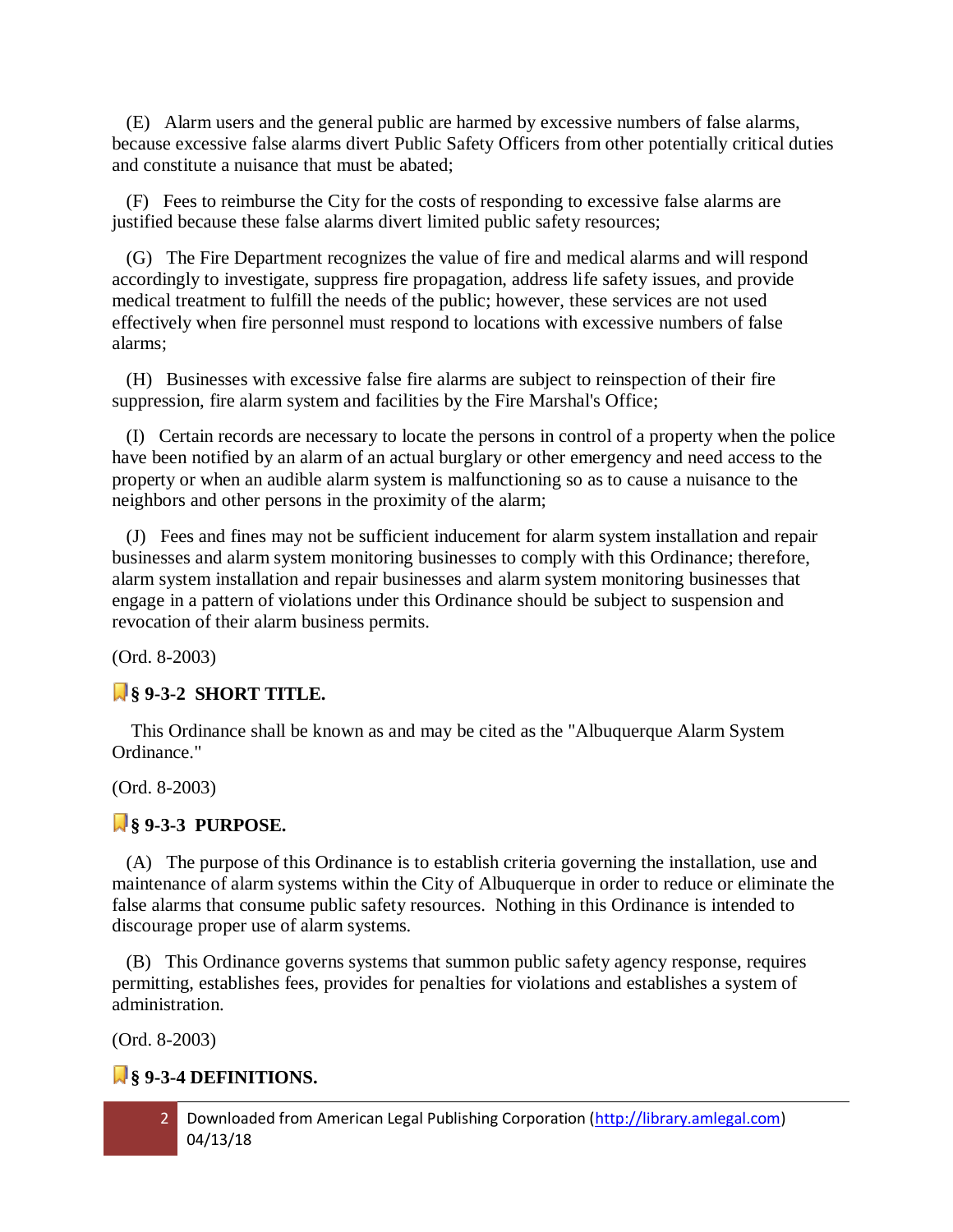For the purpose of this Ordinance, the following definitions shall apply unless the context clearly indicates or requires a different meaning.

 *ALARM BUSINESS PERMIT.* An annual permit issued by the City of Albuquerque to each alarm system installation and repair business and each alarm system monitoring business.

 *ALARM SITE.* A single fixed commercial or private premises or location served by an alarm system. Each tenancy, if served by a separate alarm system in a multi-tenant building or complex, shall be considered a separate alarm site.

 *ALARM SYSTEM.* Any mechanical, electrical or electronic device designed to detect an unauthorized entry or emergency situation on real property which emits sound off the premises or transmits an electronic signal off the premises.

 *ALARM SYSTEM INSTALLATION AND REPAIR BUSINESS.* Any individual, partnership, corporation, agent, or other entity engaged in leasing, maintaining, servicing, repairing, altering, replacing, installing or inspecting any alarm system, or in causing any alarm system to be leased, maintained, serviced, repaired, altered, replaced, or installed in any building, structure, or facility. The foregoing sentence includes, but is not limited to, any person or entity that derives any pecuniary benefit from any contract for the installation of any alarm system, including but not limited to any person or entity that sells a contract for the installation or monitoring of an alarm system.

 *ALARM SYSTEM MONITORING BUSINESS.* Any person or entity that intercepts signals indicating the activation of an alarm system and relays this information to the Police or Fire Department.

 *ALARM USER.* Any person, firm, partnership, corporation or other entity who uses or is in control of an alarm site. In the case of a rental property, the renter is considered the alarm user.

 *ALARM USER PERMIT.* An annual permit issued by the City of Albuquerque authorizing the operation of an alarm system within the city.

 *AUTOMATIC VOICE DIALER.* Any electrical, electronic, mechanical or other device capable of being programmed to send a prerecorded voice message, when activated, over a telephone line, radio or other communication system, to a law enforcement agency.

 *BACKGROUND INVESTIGATION.* A reasonable investigation or inquiry into an individual's previous history, including but not limited to their criminal record and other information, that will at the minimum reveal whether the person conducting the investigation has made a reasonable assessment of the likelihood of danger to the alarm owner posed by the alarm system installation and repair business personnel.

 *BUSINESS PERMIT HOLDER.* Any alarm system installation and repair business or alarm system monitoring business that has received an annual alarm business permit under this Ordinance.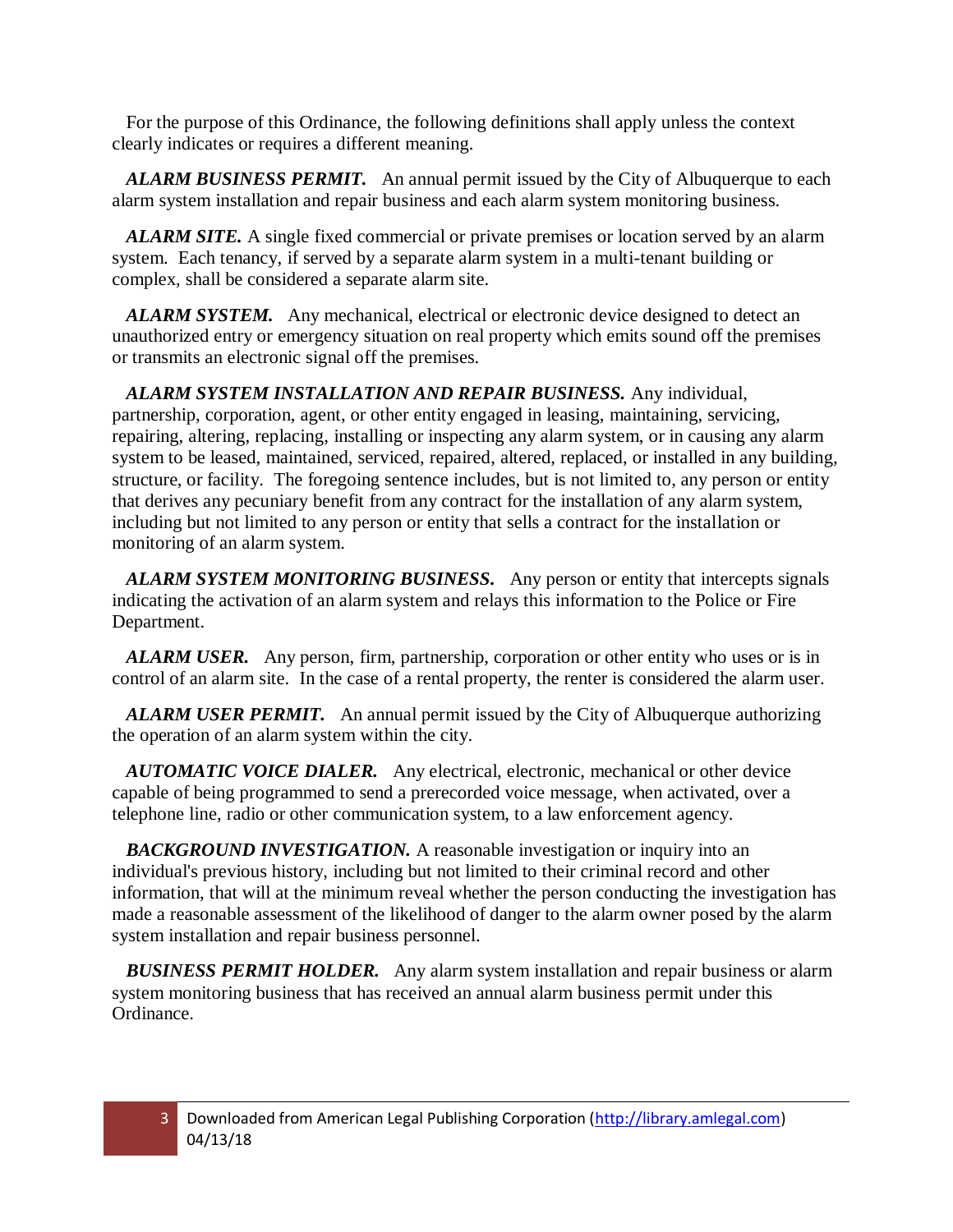*CANCELLATION.* The process by which an alarm system monitoring business verifies that a false dispatch has occurred and that there is not an existing situation at the alarm site requiring public safety response.

*CONTACT PERSON.* Person designated by the alarm user who has the ability and the authority to allow access to the alarm site and the alarm system.

 *DURESS/HOLD-UP ALARM.* An alarm system designed to be activated by a person to indicate an immediate life-threatening situation is present.

FALSE ALARM. The activation of any alarm system resulting in notification of the Police or Fire Department, for which the responding Public Safety Officer finds no evidence of criminal activity, fire, smoke, carbon monoxide, heat or other threat of emergency of the kind for which the alarm system was designed to give notice.

 *FALSE ALARM REDUCTION UNIT.* Organizational entity within the City of Albuquerque established for purposes of implementation and enforcement of the Albuquerque Alarm System Ordinance.

**HEARING OFFICER.** The City Hearing Officer, as defined by the Independent Office of Hearings Ordinance (§§ [2-7-8-1](http://library.amlegal.com/nxt/gateway.dll?f=jumplink$jumplink_x=Advanced$jumplink_vpc=first$jumplink_xsl=querylink.xsl$jumplink_sel=title;path;content-type;home-title;item-bookmark$jumplink_d=new%20mexico(albuqwin)$jumplink_q=%5bfield%20folio-destination-name:%272-7-8-1%27%5d$jumplink_md=target-id=JD_2-7-8-1) et seq. ROA 1994).

 *INTRUSION/BURGLAR ALARM.* An alarm system designed to detect a breach of the exterior of or unauthorized movement in an alarm site.

*MAYOR.* The Mayor of the City of Albuquerque or his or her designated representative.

 *MONITORED ALARM SYSTEM.* An alarm system that results in sending a signal to an alarm system monitoring business.

*PERMIT HOLDER.* Any alarm user who has received an annual alarm user permit under this Ordinance.

 *PLACE OF BUSINESS* shall have the same meaning that term has under the Business Registration Ordinance.

 *PUBLIC SAFETY OFFICER.* Sworn members of the Albuquerque Police Department or Albuquerque Fire Department.

 *VERIFY.* An attempt by the alarm system monitoring business to contact the alarm site by telephone before requesting public safety dispatch, in order to avoid an unnecessary alarm dispatch.

(Ord. 8-2003; Am. Ord. 31-2007)

## **§ 9-3-5 ALARM USER PERMIT; FEE; TRANSFERABILITY; FALSE STATEMENTS.**

 (A) No alarm user shall operate, or cause to be operated, an alarm system without a valid alarm user permit for the alarm site issued by the False Alarm Reduction Unit as required in § 9- 3-1 et seq.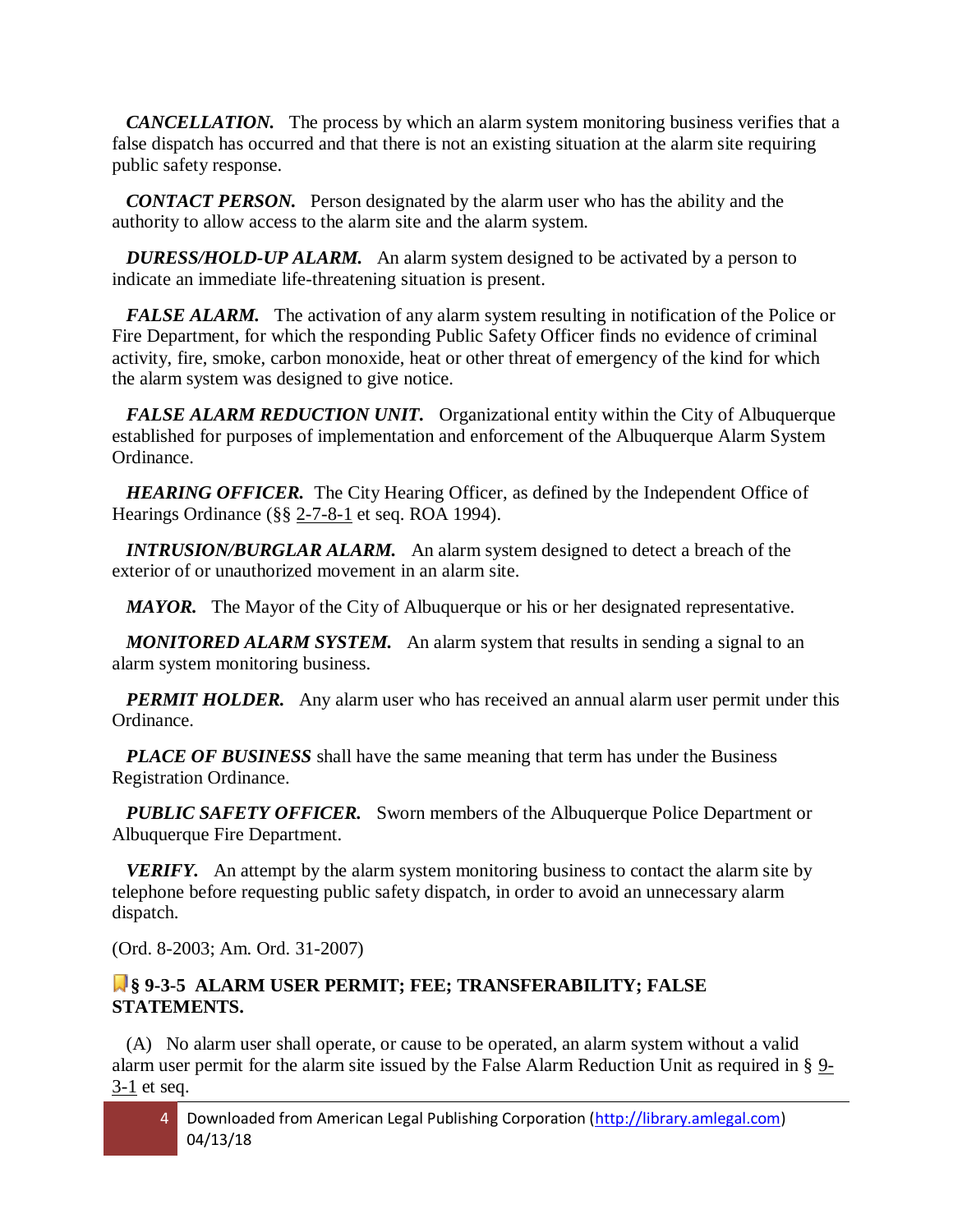(B) Possession of an alarm user permit is not intended to, nor will it, create a contract, duty or obligation, either expressed or implied, of response by a Public Safety Officer. Any and all liability and consequential damage resulting from the failure to respond is hereby disclaimed and governmental immunity as provided by law is retained. Without limitation of the foregoing, by applying for an alarm user permit, the alarm user acknowledges that public safety response may be based on factors such as availability of public safety units, priority of calls, weather conditions, traffic conditions, emergency conditions or staffing levels.

 (C) A fee of \$25.00 shall be charged for the issuance and each annual renewal of each alarm user permit.

(1) No refund of a permit or permit renewal fee will be made.

 (2) For private premises alarm sites, the Mayor shall waive the Alarm User Permit fee for low-income individuals and individuals 65 years of age and older. In making such determination, the Mayor shall require the low-income applicant to furnish appropriate documentation establishing eligibility for the waiver including: an EBT card issued by the State of New Mexico for Food Stamps, either the annual letter of statement of benefits or monthly benefit card for Supplemental Security Income, an EBT card issued by the State of New Mexico for the Temporary Assistance for Needy Families program, or a Medicaid health benefit card. The aforementioned documentation shall be maintained on file by the False Alarm Reduction Unit. The Mayor shall require the applicant 65 years of age and over to furnish a driver's license or other appropriate documentation as proof of age.

(D) A permit cannot be transferred to another person or alarm site.

(E) A separate alarm user permit is required for each alarm site.

 (F) The initial annual alarm user permit application form and permit fee must be submitted to the False Alarm Reduction Unit within sixty (60) days after installation of the alarm system. In lieu of a documented date of installation, the first recorded activation of the alarm system shall be considered the installation date. An alarm user who operates an alarm system without an alarm user permit shall be subject to the penalty provisions in § 9-3-99 of this Ordinance.

(G) Each alarm user permit application must include the following information:

 (1) The name, address, home, work and cellular telephone numbers and e-mail address if available of the person in control of the alarm site.

(2) The street address of the alarm site.

(3) Classification of the alarm site as either residential or commercial.

 (4) Classification of the alarm site as either owner-occupied or leased. If leased, identification of the owner of the alarm site including name, address and phone number. If the alarm site is an apartment, the application shall also include the name and telephone number of the apartment manager.

(5) Any business name used for the alarm site.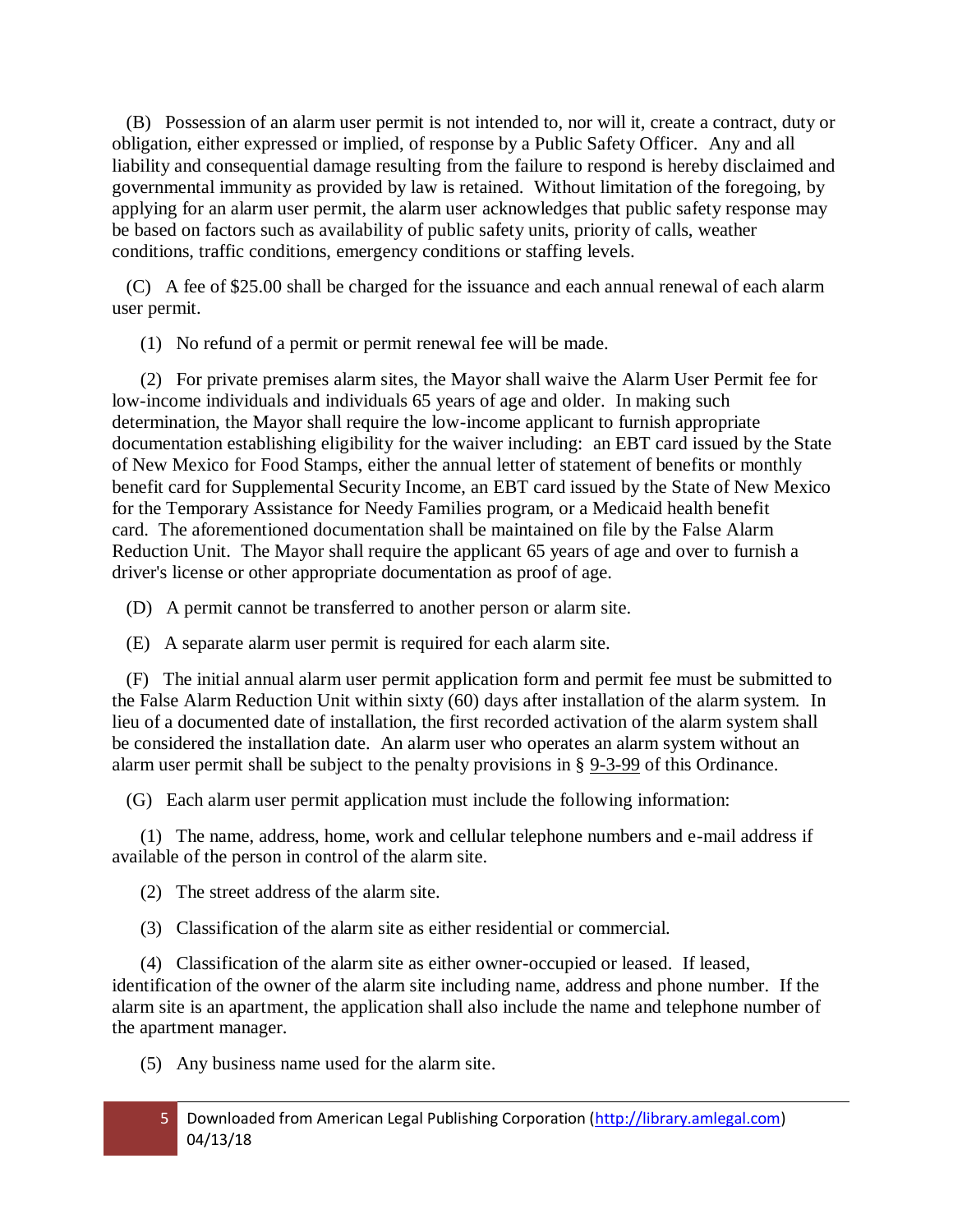(6) The type of alarm system or systems and the purpose for which they are designed (i.e. intrusion, hold-up, fire, or any category identified by the False Alarm Reduction Unit).

 (7) The names and telephone numbers of two contact persons who, if notified, at any time will come to the alarm site within 30 minutes after receiving a request from a member of the Police or Fire Department. These persons shall grant access to the alarm site and deactivate the alarm system if necessary.

 (8) Name and alarm business permit number of the alarm system monitoring business, if applicable.

 (9) For the initial application following installation of a new alarm system, name and alarm business permit number of the company that installed the alarm system, if not installed by the homeowner.

 (H) Whenever any information on the alarm user permit application changes, the permit holder shall notify the False Alarm Reduction Unit within 30 days of such change.

 (I) Any false statement of a material fact made by an applicant for the purpose of obtaining an alarm user permit or failure to provide required information shall be subject to the penalties in § 9-3-99.

 (J) To the extent allowed by law, the False Alarm Reduction Unit shall treat all information on such application as proprietary and confidential information; provided, however, nothing in this Ordinance shall prohibit the use of such information for legitimate public safety purposes and for enforcement of this Ordinance.

 (K) The False Alarm Reduction Unit shall assign an alarm permit for each alarm site in a federal, state, county, public school and other political subdivision facility for tracking purposes and to allow the City of Albuquerque to cooperate with these agencies to address any recurring false alarm problems. Neither permit fees, service fees nor fines shall be required of such agencies.

(Ord. 8-2003; Am Ord. 29-2010)

#### **§ 9-3-6 DUTIES OF ALARM USERS.**

(A) An alarm user, whether at a business or residence, shall be responsible for:

 (1) Complying with all permit and other requirements specified in other sections of the Albuquerque Alarm System Ordinance, as well as other applicable City Ordinances and state and federal laws;

 (2) Instructing all persons who are authorized to place the device or system into operation in the appropriate method of operation, advising them of the provisions of this Ordinance, and emphasizing the importance of avoiding false alarms. The absence of instruction does not provide a defense to any person or entity;

 (3) Maintaining the alarm site and the alarm system in a manner that will reasonably eliminate false alarms;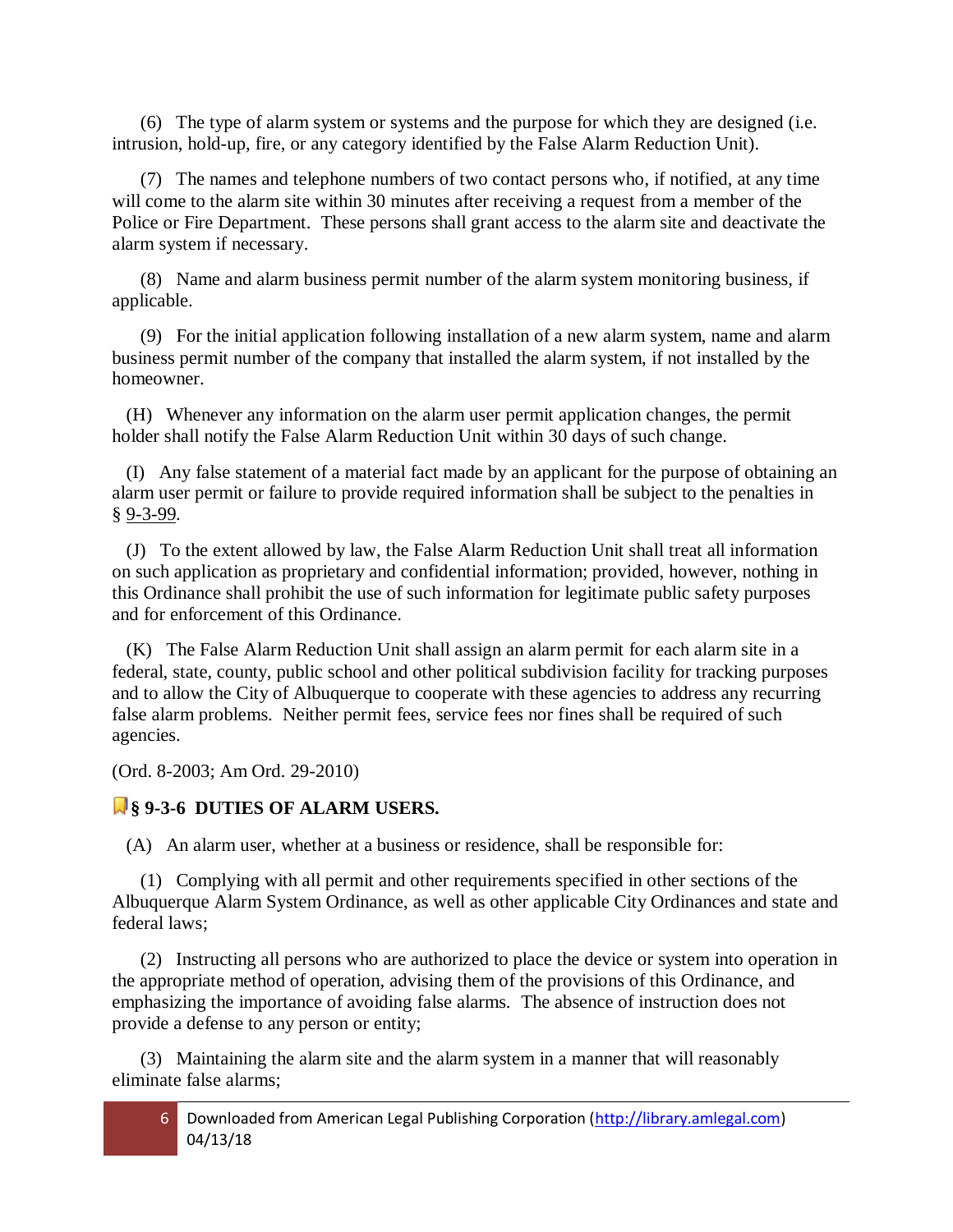(4) Responding or causing a representative to respond within 30 minutes when requested by city officials to provide access to an alarm site where an alarm signal is being emitted, to deactivate a malfunctioning alarm system or to provide alternative security for the alarm site;

 (5) Providing that no person shall manually activate an alarm for any reason other than the emergency that the alarm system is intended to report other than testing pursuant to § [9-3-12;](http://library.amlegal.com/nxt/gateway.dll?f=jumplink$jumplink_x=Advanced$jumplink_vpc=first$jumplink_xsl=querylink.xsl$jumplink_sel=title;path;content-type;home-title;item-bookmark$jumplink_d=new%20mexico(albuqwin)$jumplink_q=%5bfield%20folio-destination-name:%279-3-12%27%5d$jumplink_md=target-id=JD_9-3-12)

 (6) Notifying the alarm system monitoring business prior to activation of an alarm for maintenance, test or instruction purposes;

 (7) Adjusting the mechanism or causing the mechanism to be adjusted so that an intrusion alarm signal audible on the exterior of an alarm site will sound for no longer than fifteen minutes after being activated, but may be reactivated by a reset. Alarm systems installed prior to five days after the effective date of this Ordinance shall be exempt from this provision; and

(8) Paying all fees and fines under this Ordinance within 90 days of the date assessed.

(B) An alarm user shall not use an automatic voice dialer.

(Ord. 8-2003)

## **§ 9-3-7 ALARM BUSINESS PERMIT; FEE; TRANSFERABILITY; FALSE STATEMENTS.**

 (A) Every alarm system installation and repair business and alarm system monitoring business must have an alarm business permit issued by the False Alarm Reduction Unit and comply with the business registration Ordinance. Every alarm system installation and repair business must have appropriate licensing from the State of New Mexico. No alarm system installation and repair business nor alarm system monitoring business shall install, repair, lease, or monitor an alarm system without a valid alarm business permit.

 (B) Possession of an alarm business permit is not intended to, nor will it, create a contract, duty or obligation, either expressed or implied, of response by a Public Safety Officer to an alarm site for any reason. Any and all liability and consequential damage resulting from the failure to respond to a notification is hereby disclaimed and governmental immunity as provided by law is retained.

 (C) A fee of \$150.00 shall be charged for the issuance and each annual renewal of each alarm business permit. No refund of a permit or permit renewal fee will be made.

(D) An alarm business permit cannot be transferred.

 (E) A separate alarm business permit is required for each alarm system installation and repair business and for each alarm system monitoring business.

 (F) An alarm system installation and repair business or alarm system monitoring business that installs, repairs, leases or monitors an alarm system without a valid alarm business permit shall be subject to the regulations and penalty provisions of this Ordinance.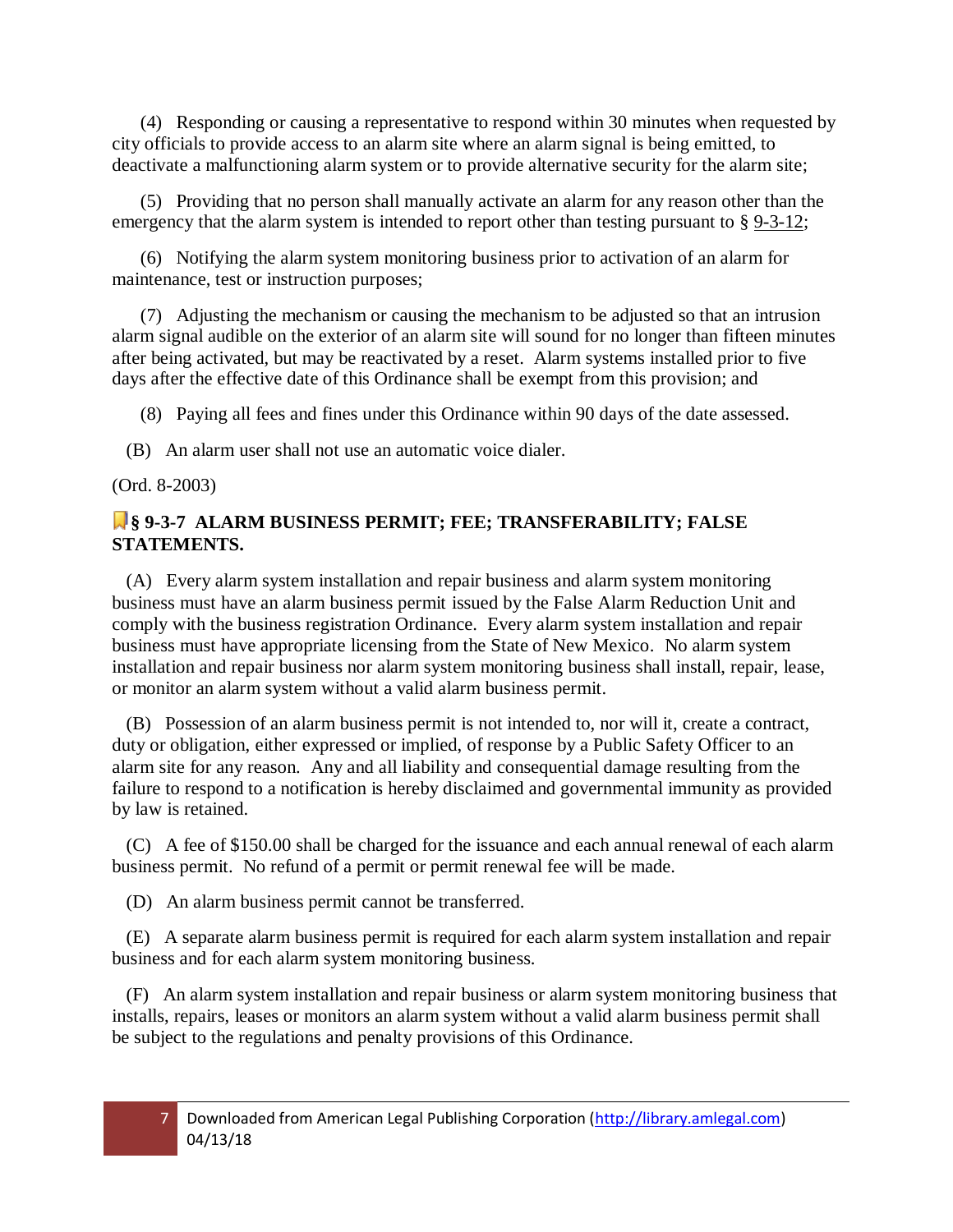(G) When applying for an initial alarm business permit, an alarm system monitoring business at the minimum shall provide a list of the names, mailing addresses and phone numbers of alarm users and addresses of all of the alarm sites in Albuquerque monitored by that alarm system monitoring business.

 (H) Whenever any information on the alarm business permit application changes, the permit holder shall notify the False Alarm Reduction Unit within 30 days of such change.

 (I) Any false statement of a material fact made by an applicant for the purpose of obtaining an alarm business permit or failure to provide required information shall be subject to the penalties in § 9-3-99.

 (J) To the extent allowed by law, the False Alarm Reduction Unit shall treat all information on the alarm business permit application, including but not limited to the lists of alarm users monitored by alarm system monitoring businesses, as proprietary and confidential trade secret information; provided, however, nothing in this Ordinance shall prohibit the use of such information for legitimate public safety purposes and for enforcement of this Ordinance.

 (K) Alarm business permits shall be renewed only upon payment of all outstanding fees and fines assessed against the business permit holder under the Albuquerque Alarm System Ordinance.

(Ord. 8-2003)

#### **§ 9-3-8 DUTIES OF ALARM SYSTEM INSTALLATION AND REPAIR BUSINESSES.**

 (A) Alarm system installation and repair businesses shall comply with all City Ordinances and state and federal laws.

 (B) Alarm system installation and repair businesses must deliver to the City a copy of all licenses required by the State of New Mexico. The False Alarm Reduction Unit will retain on file a copy of the required licenses.

 (C) Alarm system installation and repair businesses that install alarm systems shall provide each alarm user with the False Alarm Reduction Unit information sheet when a new alarm system is installed, including the alarm business permit number and any other information required on the alarm user permit application.

 (D) Each alarm system installation and repair business shall provide a monthly report to the False Alarm Reduction Unit by the twenty-fifth day of the month listing all new alarm systems installed the previous month. Each report shall include at the minimum the name, mailing address and phone number of the alarm user and the address of the alarm site. The False Alarm Reduction Unit shall treat all information in such monthly reports as proprietary and confidential trade secret information; provided, however, nothing in this Ordinance shall prohibit the use of such information for legitimate public safety purposes. A late fee of \$10.00 per day for each monthly report that is overdue shall be assessed to any alarm system installation and repair business that fails to provide this report by this deadline.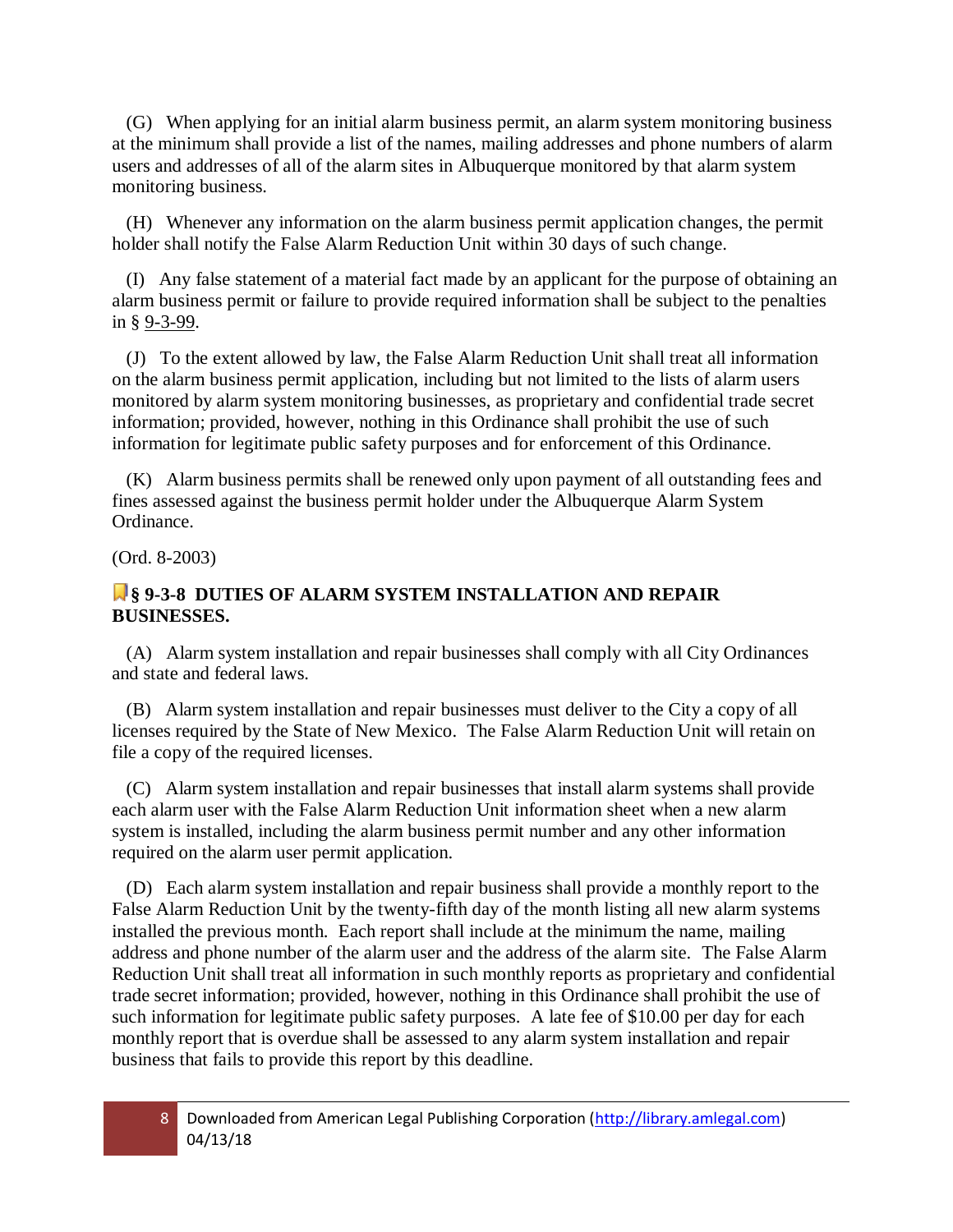(E) Whenever the owner or operator of the alarm system installation and repair business changes, the new owner or operator shall notify the False Alarm Reduction Unit of the new owner's or operator's name, address and telephone number. A fine of \$300.00 shall be assessed to any alarm system installation and repair business that fails to comply with this requirement within 30 days of such change.

 (F) An alarm system installation and repair business shall not install an alarm system with an automatic voice dialer.

 (G) Alarm system installation and repair businesses shall keep a written record of the date of repair and a description of the specific repair which was performed on any alarm system when such repair was made. Such written records shall be maintained for at least 12 months and shall be made available in digital or printed format for inspection and duplication upon request by the Mayor at the office of the alarm system installation and repair business during regular business hours.

 (H) If an alarm installation and repair business repairs an alarm system within 10 days after a false alarm, the alarm system installation and repair business may transmit the repair invoice or other written record of the repair to the False Alarm Reduction Unit, in which instance the False Alarm Reduction Unit shall delete the false alarm from the alarm user's record. There shall be no more than six repair deletions allowed per alarm user permit per year under this section.

 (I) All alarm system installation and repair business personnel responding to alarms, repairing, or installing alarm systems shall wear a picture identification card issued by the alarm system installation and repair business on their outer garments, which identifies the individual and the alarm system installation and repair business. The foregoing sentence includes, but is not limited to, any person or entity that derives any pecuniary benefit from any contract for the installation of any alarm system, including but not limited to any person or entity that sells a contract for the installation or monitoring of an alarm system. This identification card shall be in a standard form approved by the False Alarm Reduction Unit. This identification card shall be issued by the alarm system installation and repair business after a background investigation has been conducted on that individual. No identification card shall be issued if the applicant has been convicted of a felony. In addition to other sanctions provided by this Ordinance, each alarm system installation and repair business shall pay a fine of \$300.00 for each and every installation conducted in whole or in part by an employee who lacks the required background investigation or identification card.

(Ord. 8-2003)

# **§ 9-3-9 DUTIES OF ALARM SYSTEM MONITORING BUSINESSES.**

 (A) Alarm system monitoring businesses shall comply with all City Ordinances and state and federal laws.

 (B) All alarm system monitoring businesses shall keep a written record of the date and time each notification of the activation of an alarm system is received and the date, time and method by which the person in control of the property or his designated employee was notified. Such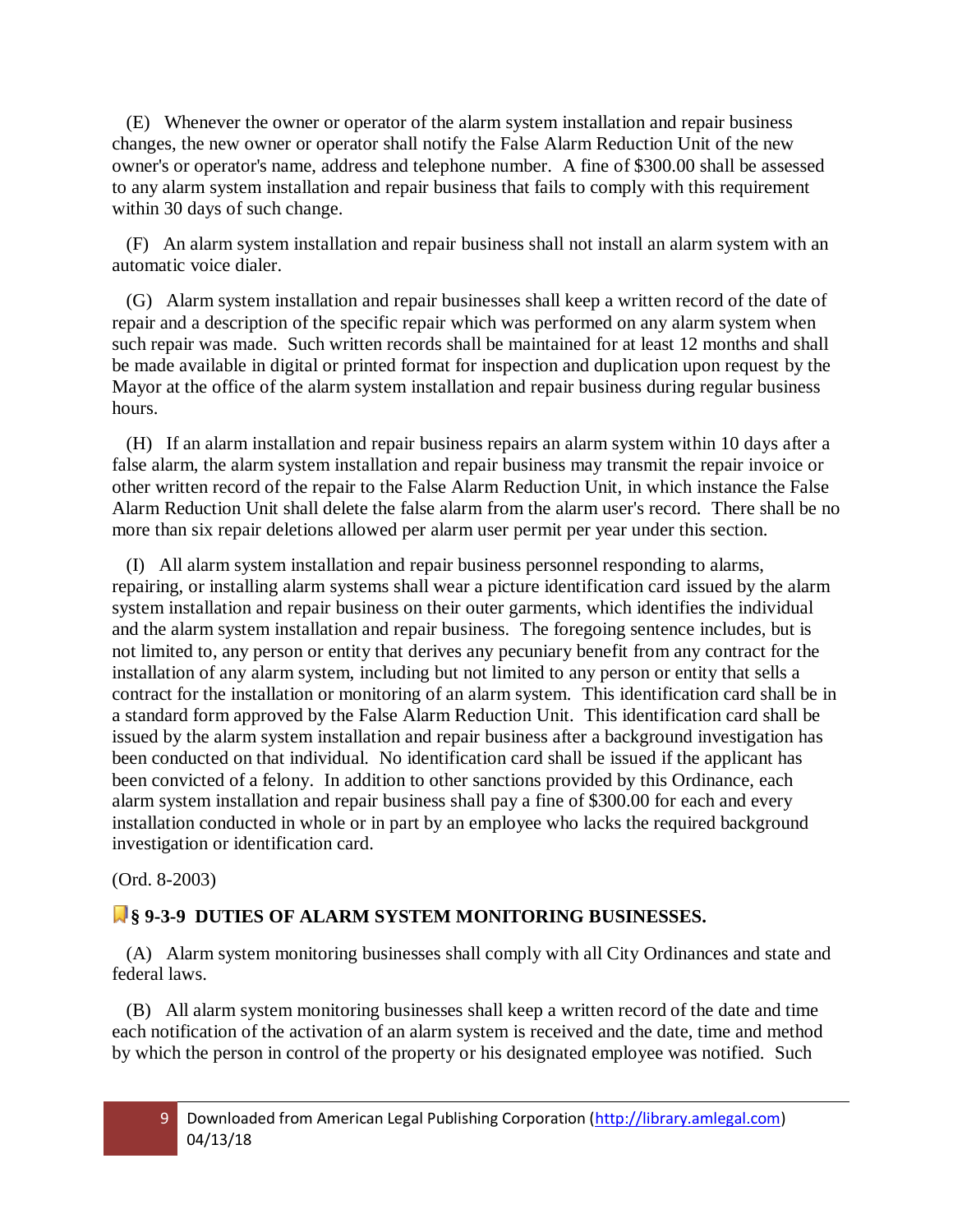records shall be retained for at least 12 months and shall be provided in digital or printed format upon request by the Mayor.

 (C) An alarm system monitoring business that reports an alarm to the Albuquerque Police or Fire Department without a valid alarm business permit shall be assessed a fine of \$250.00 per occurrence by the False Alarm Reduction Unit.

 (D) Alarm system monitoring businesses shall provide a monthly report to the False Alarm Reduction Unit by the twenty-fifth day of the month listing all new alarm systems, which the alarm system monitoring business contracted to monitor during the previous month. Each report shall include at the minimum the name, address and phone number of the alarm user and the address of the alarm site. The False Alarm Reduction Unit shall treat all information in such monthly reports as proprietary and confidential trade secret information; provided, however, nothing in this Ordinance shall prohibit the use of such information for legitimate public safety purposes. A late fee of \$10.00 per day for each monthly report that is overdue shall be assessed to any alarm system monitoring business that fails to provide this report by this deadline.

 (E) Whenever the owner or operator of the alarm system monitoring business changes, the new owner or operator shall notify the False Alarm Reduction Unit of the name, address and phone number. A fine of \$300.00 shall be assessed to any alarm system monitoring business that fails to comply with this requirement.

(F) An alarm system monitoring business shall:

 (1) Attempt to verify every alarm signal, except a duress/holdup alarm or fire alarm, immediately before requesting a law enforcement response to an alarm system signal;

 (2) Communicate cancellations of alarm dispatch requests to the Police or Fire Department immediately upon verification of a false alarm;

(3) Establish a procedure for accepting cancellation of alarms by alarm users;

(4) Communicate alarm dispatch requests to the Police or Fire Department;

 (5) Communicate any available information (north, south, front, back, floor, zone, etc.) to help identify the location of the intrusion or other emergency;

 (6) Provide the Police or Fire telephone operator with the alarm business permit number of the alarm system monitoring business when an alarm is reported;

(7) Communicate type of alarm activation (silent or audible, interior or perimeter); and

 (8) Make every possible effort to contact the alarm user or his contact persons when an alarm dispatch request is made to facilitate access to the alarm site and/or deactivation of the alarm.

 (G) A fine of \$300.00 per incident shall be assessed to an alarm system monitoring business that fails to establish procedures for accepting cancellations from alarm users and for promptly conveying cancellation notification to the Albuquerque Police or Fire Department or for failure to perform any of the duties in this section.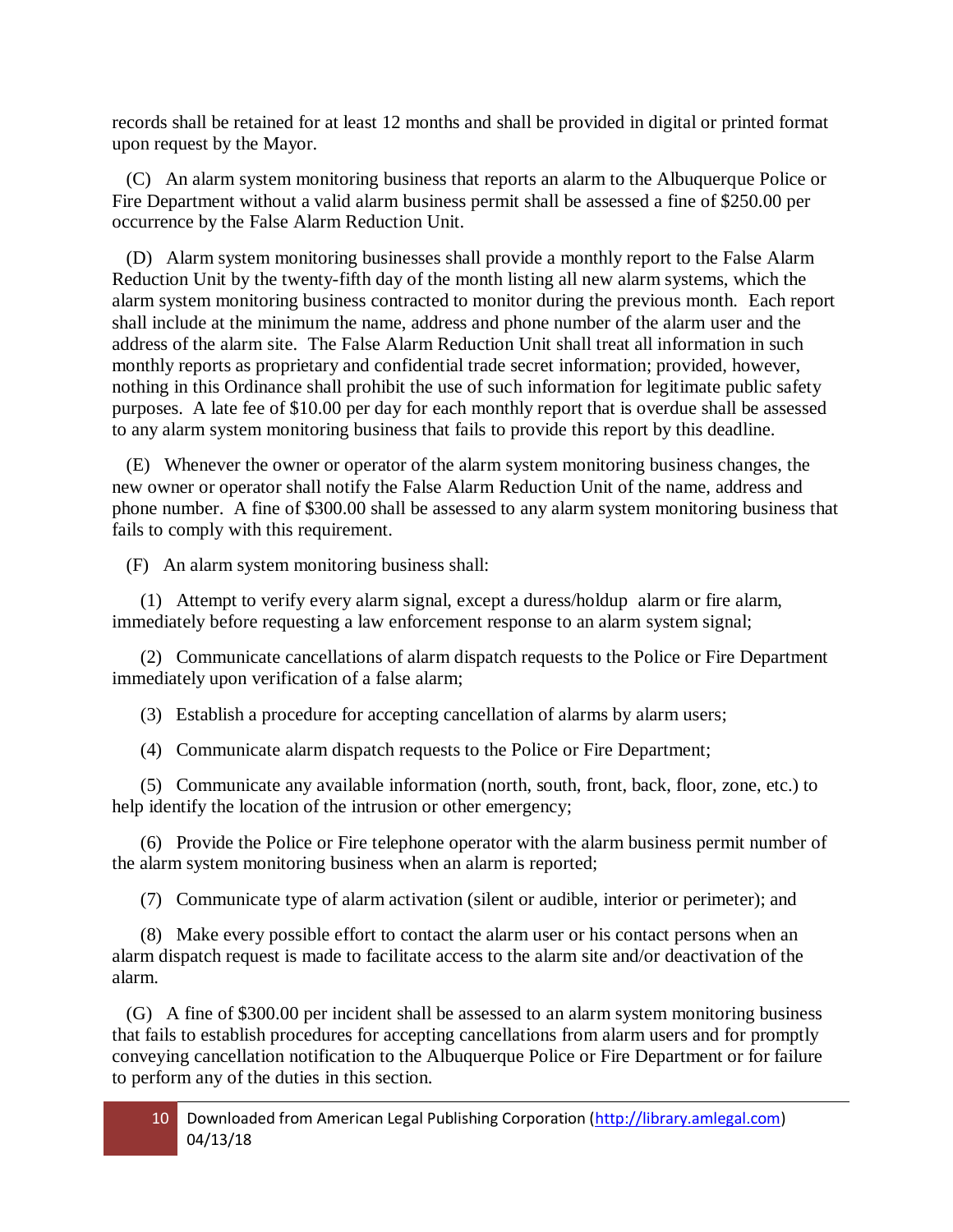(Ord. 8-2003)

#### **§ 9-3-10 DUTIES OF POLICE AND FIRE DEPARTMENTS.**

 The Albuquerque Police and Fire Departments shall respond to alarm notifications according to department protocol.

(Ord. 8-2003)

#### **§ 9-3-11 DUTIES OF FALSE ALARM REDUCTION UNIT.**

(A) The False Alarm Reduction Unit shall:

 (1) Be the primary agency responsible for implementation and enforcement of the Albuquerque Alarm System Ordinance;

 (2) Develop such forms, notifications, and systems as are necessary to implement the Albuquerque Alarm System Ordinance;

 (3) Send the initial billing for all permits and annual renewals of same, as well as False Alarm service fees and applicable fines.

(4) Send a notice of each false alarm to the address of the alarm site.

 (5) Coordinate between the alarm system industry, Albuquerque Police Department and Albuquerque Fire Department to reduce the number of false alarms and improve responses to true emergencies;

 (B) If there is reason to believe that an alarm system is not being used or maintained in a manner that ensures proper operation and suppresses false alarms, the Mayor may require a conference with an alarm user and the alarm system business responsible for the repair of the alarm system to review the circumstances of each false alarm.

 (C) If the False Alarm Reduction Unit identifies an alarm system installation and repair business that is operating in Albuquerque without a license from the Construction Industries Division of the New Mexico Regulation and Licensing Department or without a valid Albuquerque business registration, the False Alarm Reduction Unit shall report that business to the authorized state or local enforcement authority.

(Ord. 8-2003)

## **§ 9-3-12 NONEMERGENCY ACTIVATION.**

 No person shall intentionally activate an alarm system for any purpose other than an emergency or threat of emergency of the kind for which the alarm system was designed to give notice. Activation of an alarm system for maintenance, testing, and instruction purposes is exempted from this provision, provided that the alarm user notifies the alarm system monitoring business of the test immediately prior to testing.

(Ord. 8-2003)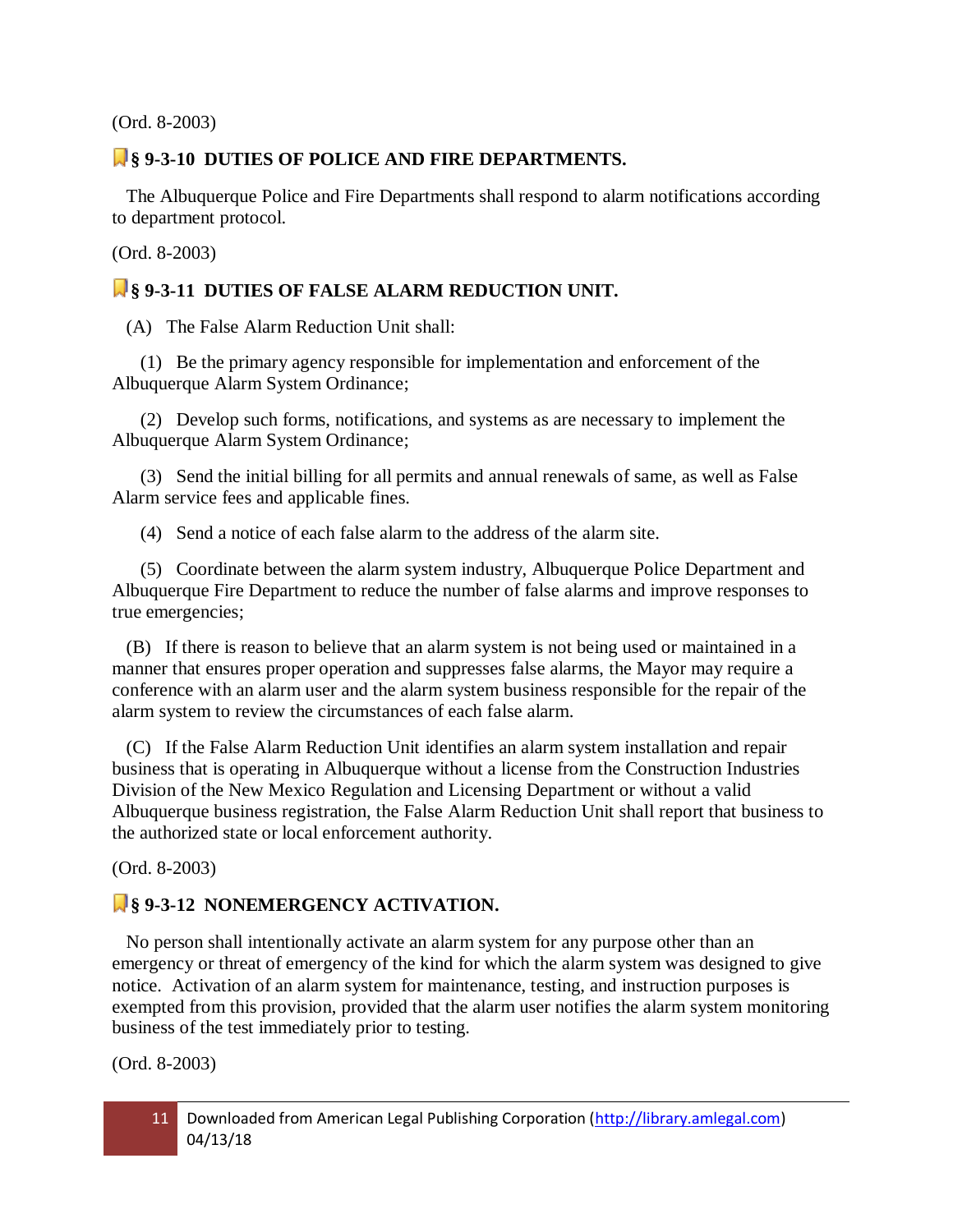## **§ 9-3-13 EXCESSIVE FALSE ALARMS, SERVICE FEES.**

 (A) A permitted alarm user will not be assessed a service fee for the first three false alarm responses within a permit year, except as provided in subsection (E) of this section.

 (B) An alarm user shall pay a service fee of \$150.00 for each false intrusion/burglar alarm, duress/hold-up alarm, or manually activated emergency assistance alarm notification emitted from an alarm system that is in excess of three false alarms in a permit year; \$300.00 for each false fire, smoke, carbon monoxide or heat alarm notification emitted from an alarm system in a business in excess of three false alarms within a permit year; and \$150.00 for each false fire, smoke, carbon monoxide or heat alarm notification emitted from an alarm system in a residence in excess of three false alarms within a permit year.

 (C) If multiple alarms are caused by a single technical malfunction in a single alarm system for a period up to 72 hours, the alarm user shall be assessed a service fee for no more than one false alarm per day (24-hour period) up to 72 hours. After 72 hours, the alarm user shall be assessed a service fee for each additional false alarm activation.

 (D) For fire, smoke, carbon monoxide or heat false alarms in excess of two false alarms in a permit year, commercial Alarm Users shall be referred by the False Alarm Reduction Unit to the Albuquerque Fire Department Fire Marshal's Office for inspection pursuant to § [14-2-1](http://library.amlegal.com/nxt/gateway.dll?f=jumplink$jumplink_x=Advanced$jumplink_vpc=first$jumplink_xsl=querylink.xsl$jumplink_sel=title;path;content-type;home-title;item-bookmark$jumplink_d=new%20mexico(albuqwin)$jumplink_q=%5bfield%20folio-destination-name:%2714-2-1%27%5d$jumplink_md=target-id=JD_14-2-1) et seq., ROA 1994, Fire Code of the city, as amended.

 (E) If cancellation from the alarm system monitoring business occurs prior to Public Safety Officers arriving at the alarm site, this is not a false alarm for the purpose of service fees and no service fees will be assessed; however, no cancellation shall be permitted for calls that are dispatched priority one.

 (F) After ten false alarms in a permit year, because the alarm user has not taken the necessary steps to address the cause of the false alarms, the alarm user will be assessed a fine of \$500.00 for each additional false alarm in excess of ten.

 (G) The alarm user shall be given written notice of any fees and fines chargeable under this section. Such fees and fines shall be paid to the False Alarm Reduction Unit within 30 calendar days of the date of the notice of fees and fines due, unless the alarm user requests a hearing pursuant to § [9-3-14,](http://library.amlegal.com/nxt/gateway.dll?f=jumplink$jumplink_x=Advanced$jumplink_vpc=first$jumplink_xsl=querylink.xsl$jumplink_sel=title;path;content-type;home-title;item-bookmark$jumplink_d=new%20mexico(albuqwin)$jumplink_q=%5bfield%20folio-destination-name:%279-3-14%27%5d$jumplink_md=target-id=JD_9-3-14) in which event the payment of the fees shall be suspended pending the decision of the Hearing Officer.

(Ord. 8-2003)

# **§ 9-3-14 APPEALS, HEARINGS.**

 (A) Any person or entity that receives a notice of a false alarm or a notice of fees or fines due under this Ordinance may appeal by filing a notice of appeal with the False Alarm Reduction Unit supervisor. The notice of appeal must be received by the False Alarm Reduction Unit within 30 days from receipt of the notice by the person or entity or within 33 days of the date the notice was mailed by the False Alarm Reduction Unit, whichever comes first.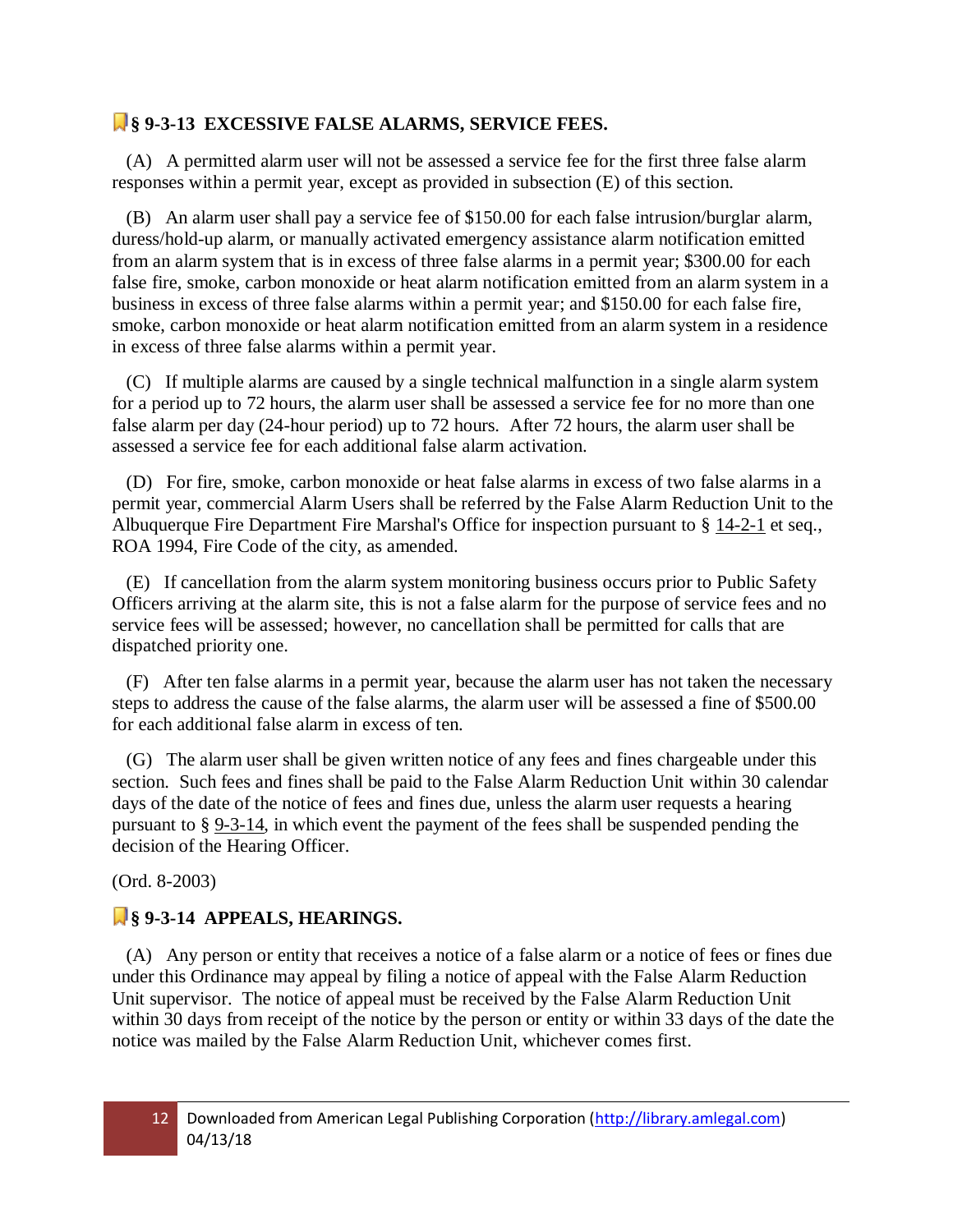(B) If the False Alarm Reduction Unit supervisor denies the appeal, the False Alarm Reduction Unit supervisor shall send written notice of the denial and a statement of the right to appeal to a Hearing Officer.

 (C) The decision of the False Alarm Reduction Unit supervisor may be appealed to an administrative Hearing Officer. A filing fee of \$50.00 shall accompany the notice of appeal. The filing fee shall be refunded if the Hearing Officer finds in favor of the appellant. The failure of an appellant to appear at the appeal hearing shall extinguish the appeal. The Hearing Officer shall issue a written decision within 30 days of the hearing.

(Ord. 8-2003)

#### **§ 9-3-15 SUSPENSION AND REVOCATION OF ALARM BUSINESS PERMITS.**

 (A) Any alarm business permit holder may be subject to an enforcement action for suspension or revocation of an alarm business permit for the following violations:

 (1) Failure to perform any duty including but not limited to failure to provide any list or other information required under this Ordinance for a period of 90 days from the due date.

(2) Failure to pay any fine or fee within 90 days from the due date.

(3) Submission of any intentionally fraudulent information under this Ordinance.

 (4) Any pattern of noncompliance that indicates an inability, unwillingness, or bad faith refusal to perform the duties required under this Ordinance.

 (B) If the False Alarm Reduction Unit supervisor determines that any alarm business permit holder has violated this section, the False Alarm Reduction Unit supervisor shall send a notice of intent to revoke the alarm business permit. After the alarm business permit holder receives the notice of intent to revoke the alarm business permit, the holder may admit fault and surrender the alarm business permit within 30 days or demand a hearing. The demand for hearing shall be in writing and mailed to the False Alarm Reduction Unit supervisor within 30 days of receipt of the notice of intent to revoke. A filing fee of \$50.00 shall accompany the notice of demand for hearing. The filing fee shall be refunded if the Hearing Officer finds in favor of the appellant.

 (C) Upon receipt of a notice of demand for hearing, the False Alarm Reduction Unit supervisor shall promptly schedule a hearing before an administrative Hearing Officer who shall hold a hearing within 60 days from the date of the receipt of the notice of demand.

 (D) The Hearing Officer shall conduct a hearing and issue a written decision within 30 days of the date of the hearing. The Hearing Officer may:

 (1) Suspend the alarm business permit for a reasonable period of time not less than 30 days nor more than 120 days,

(2) Permanently revoke the alarm business permit, or

(3) Find in favor of the alarm business permit holder.

(Ord. 8-2003)